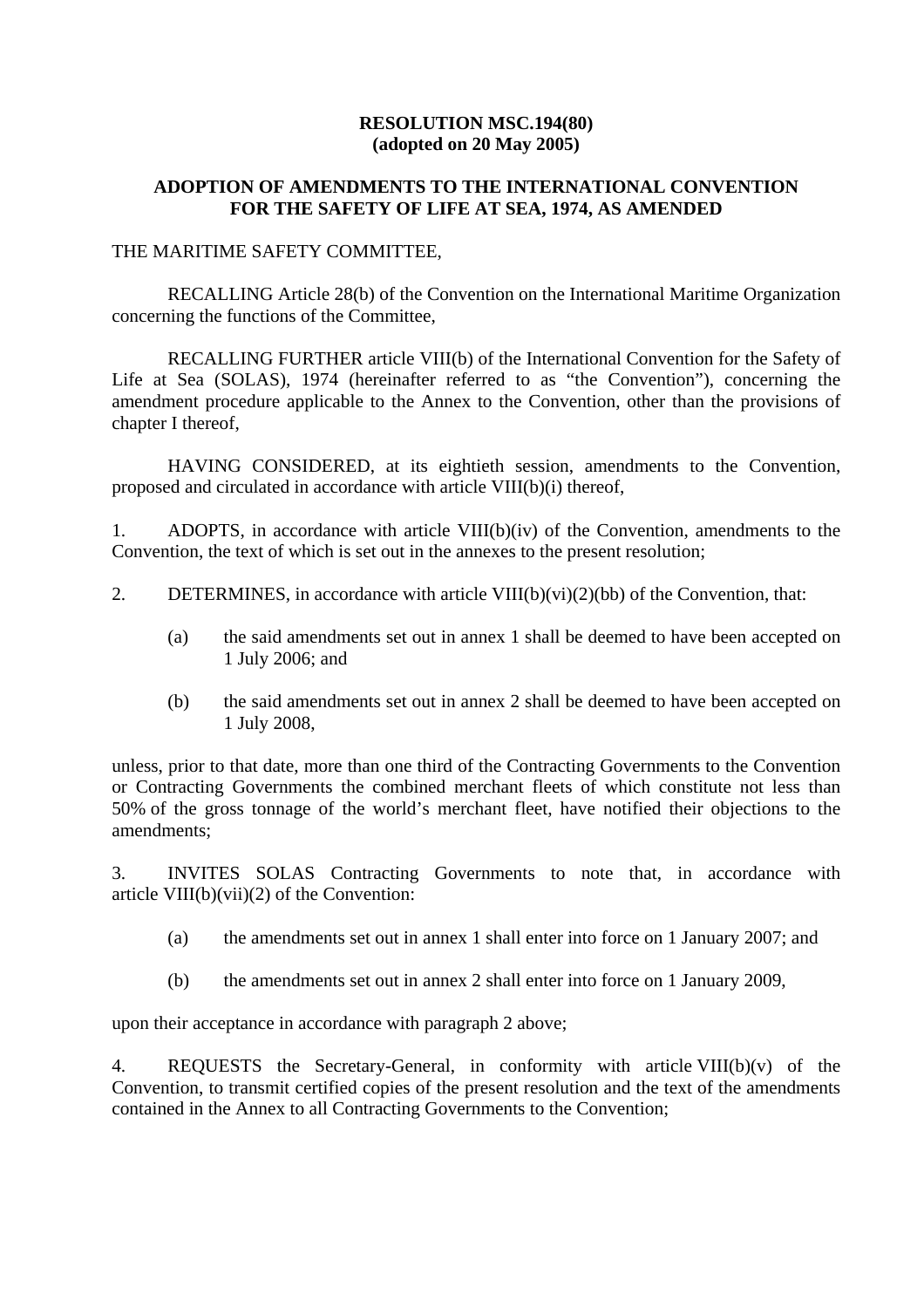5. FURTHER REQUESTS the Secretary-General to transmit copies of this resolution and its Annex to Members of the Organization, which are not Contracting Governments to the Convention.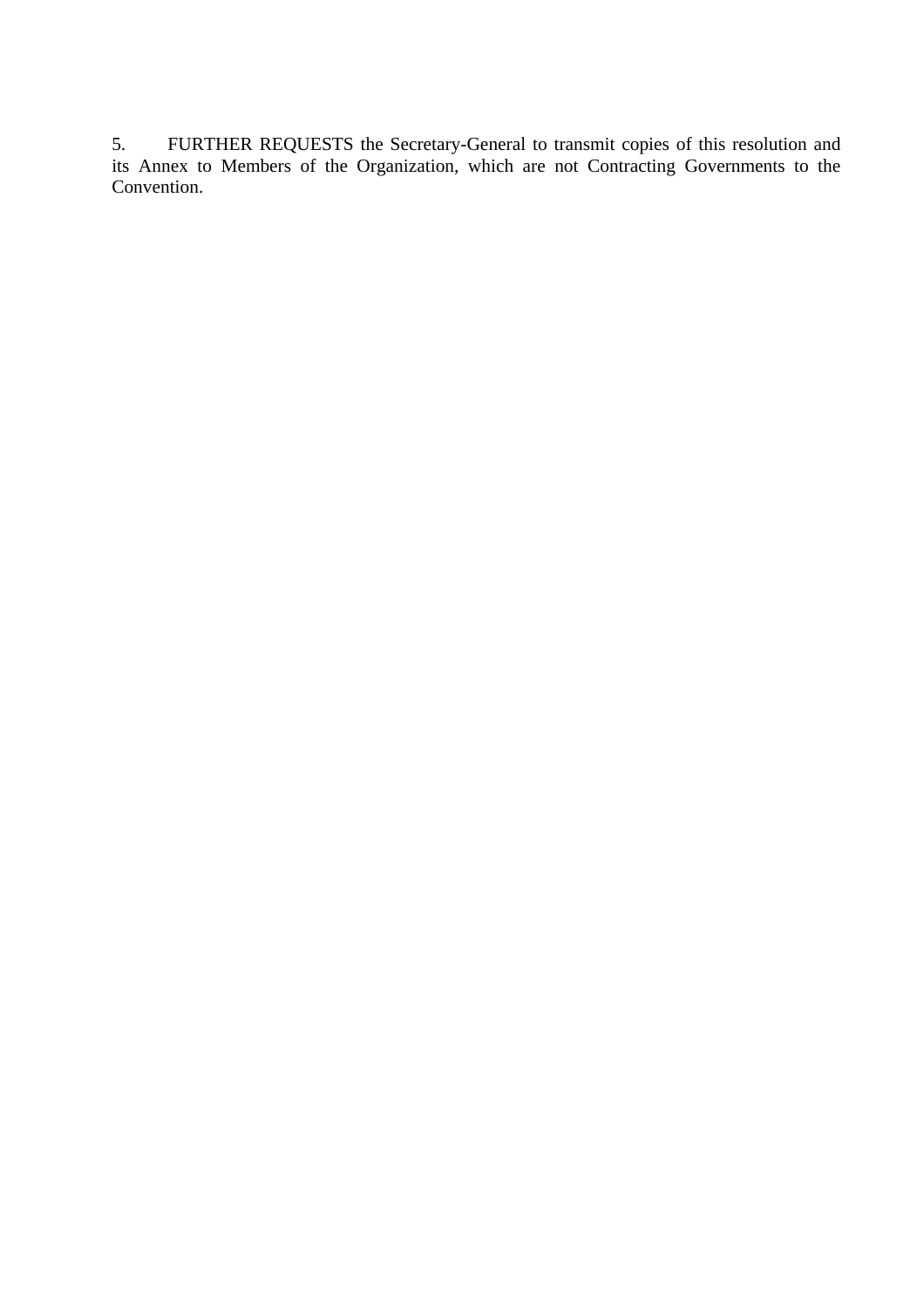#### ANNEX 1

# **AMENDMENTS TO THE INTERNATIONAL CONVENTION FOR THE SAFETY OF LIFE AT SEA, 1974, AS AMENDED**

### **CHAPTER II-1**

# **CONSTRUCTION** − **STRUCTURE, SUBDIVISION AND STABILITY, MACHINERY AND ELECTRICAL INSTALLATIONS**

**PART A GENERAL**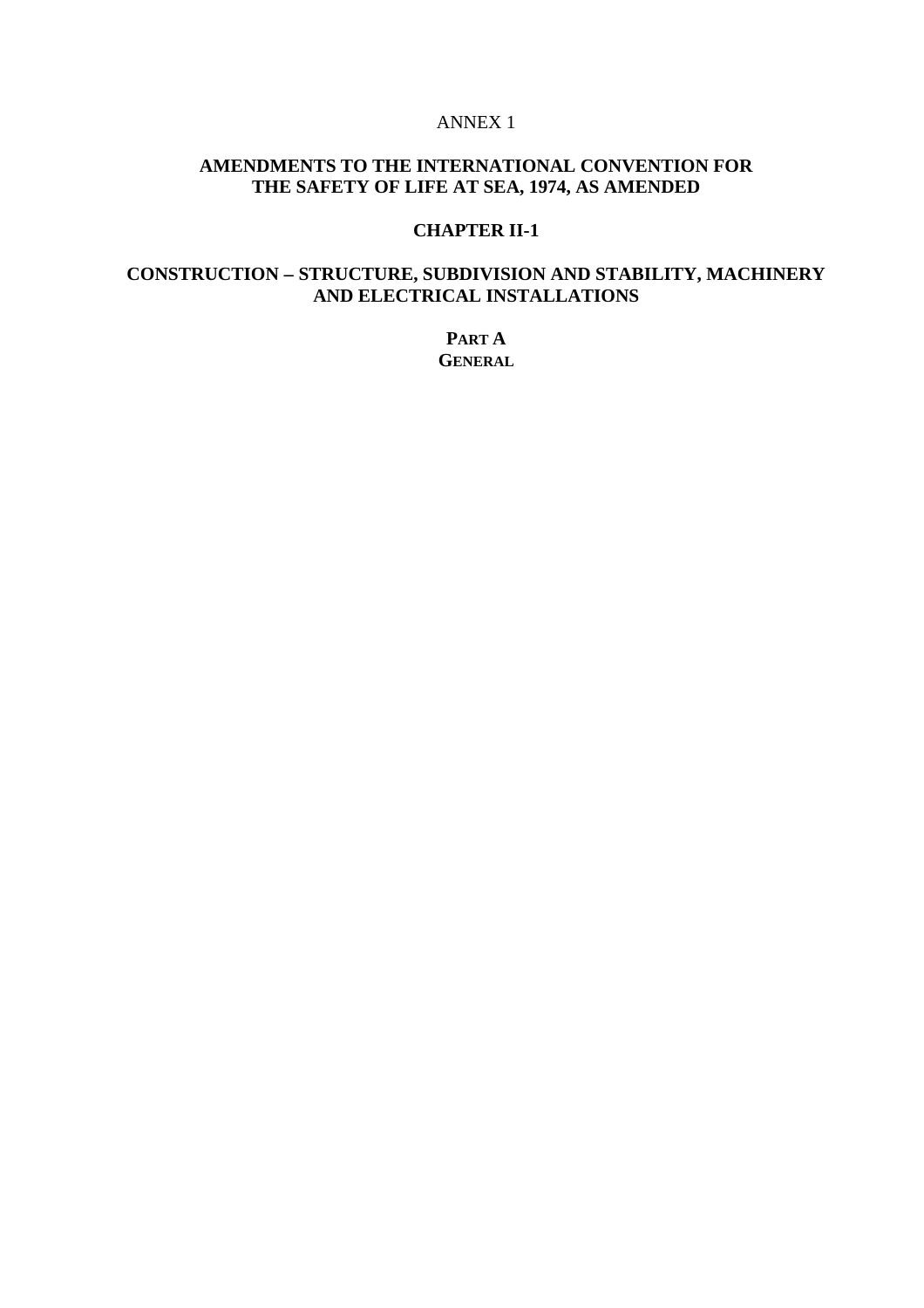#### ANNEX 2

### **AMENDMENTS TO THE INTERNATIONAL CONVENTION FOR THE SAFETY OF LIFE AT SEA, 1974, AS AMENDED**

### **CHAPTER II-1**

## **CONSTRUCTION** − **STRUCTURE, SUBDIVISION AND STABILITY, MACHINERY AND ELECTRICAL INSTALLATIONS**

1 The existing text of parts A, B and B-1 of the chapter is replaced by the following:

## "**PART A GENERAL**

### **Regulation 1 Application**

1.1 Unless expressly provided otherwise, this chapter shall apply to ships the keels of which are laid or which are at a similar stage of construction on or after 1 January 2009.

…………

#### **Regulation 2 Definitions**

For the purpose of this chapter, unless expressly provided otherwise:

1 *Subdivision length (Ls)* of the ship is the greatest projected moulded length of that part of the ship at or below deck or decks limiting the vertical extent of flooding with the ship at the deepest subdivision draught.

2 *Mid-length* is the mid-point of the subdivision length of the ship.

………… ………

22 *Oil tanker* is the oil tanker defined in regulation 1 of Annex 1 of the Protocol of 1978 relating to the International Convention for the Prevention of Pollution from Ships, 1973.

……………

### **CHAPTER IX MANAGEMENT FOR THE SAFE OPERATION OF SHIPS**

**Regulation 1** − **Definitions**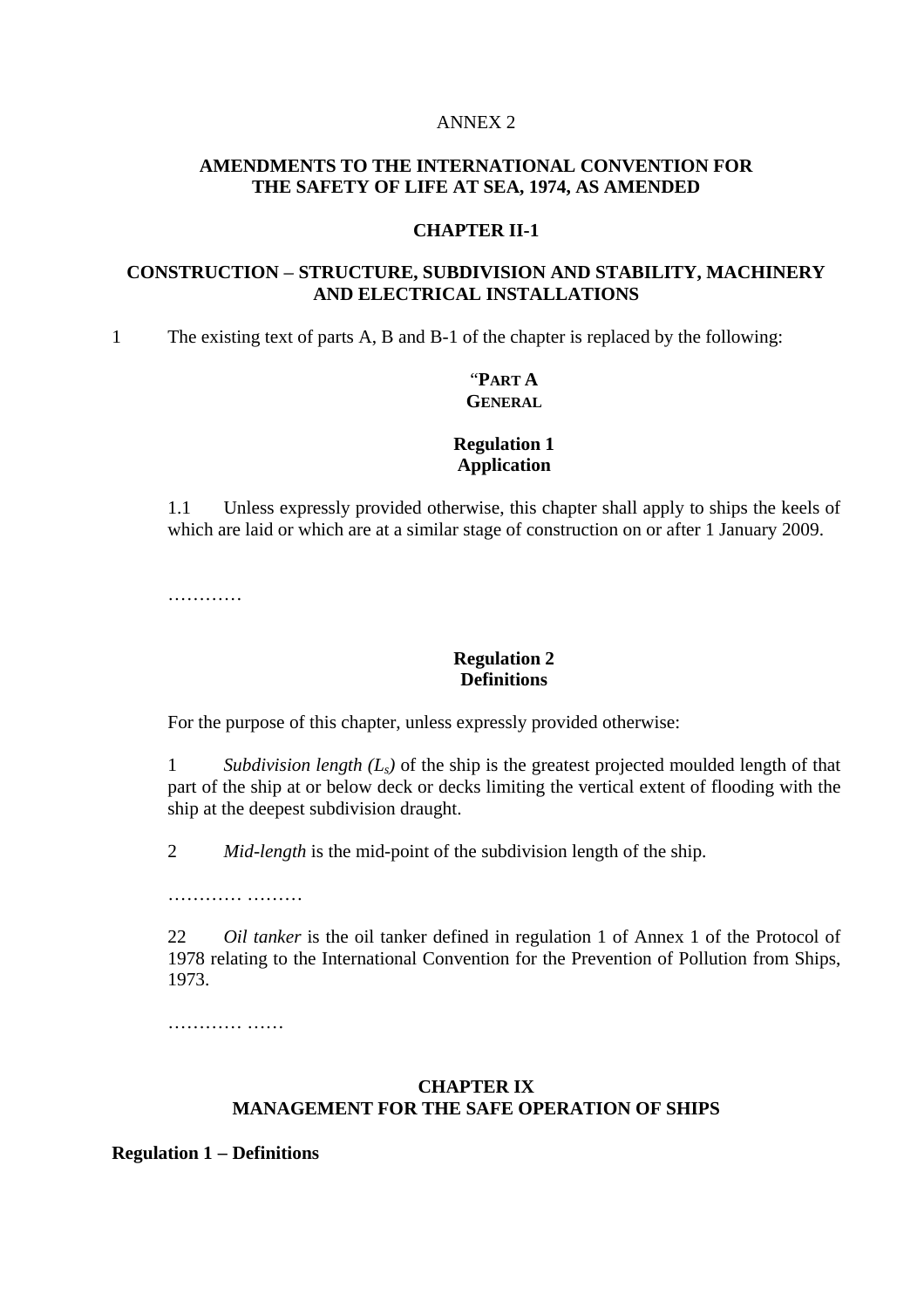7 In paragraph 3, the reference to "regulation II-1/2.12" is replaced by the reference to "regulation II-1/2.22".

### **CHAPTER XI-1 SPECIAL MEASURES TO ENHANCE MARITIME SAFETY**

### **Regulation 2** − **Enhanced surveys**

8 The reference to "regulation II-1/2.12" is replaced by the reference to "regulation II-1/2.22".

9 The following new regulation 3-1 is added after the existing regulation 3:

### "**Regulation 3-1 Company and registered owner identification number**

1 This regulation applies to Companies and registered owners of ships to which chapter I applies.

2 For the purpose of this regulation, registered owner shall be as specified by the Administration and Company as defined in regulation IX/l.

3 Every Company and registered owner shall be provided with an identification number which conforms to the IMO Unique Company and Registered Owner Identification Number Scheme adopted by the Organization<sup>\*</sup>.

4 The Company identification number shall be inserted on the certificates and certified copies thereof issued under regulation IX/4 and section A/19.2 or A/19.4 of the ISPS Code.

5 This regulation shall take effect when the certificates referred to in paragraph 4 are issued or renewed on or after 1 January 2009."

#### **Regulation 5** − **Continuous Synopsis Record**

 $\overline{a}$ 

10 In paragraph 3, in the first sentence, after the word "information", the following words are inserted:

"(The Continuous Synopsis Record shall contain the information in paragraphs 3.7 and 3.10 when it is issued or updated on or after 1 January 2009)";

and the following new subparagraphs .7 and .10 are inserted as follows:

".7 the registered owner identification number;" and

Refer to resolution MSC.160(78) entitled "Adoption of the IMO Unique Company and Registered Owner Identification Number Scheme".